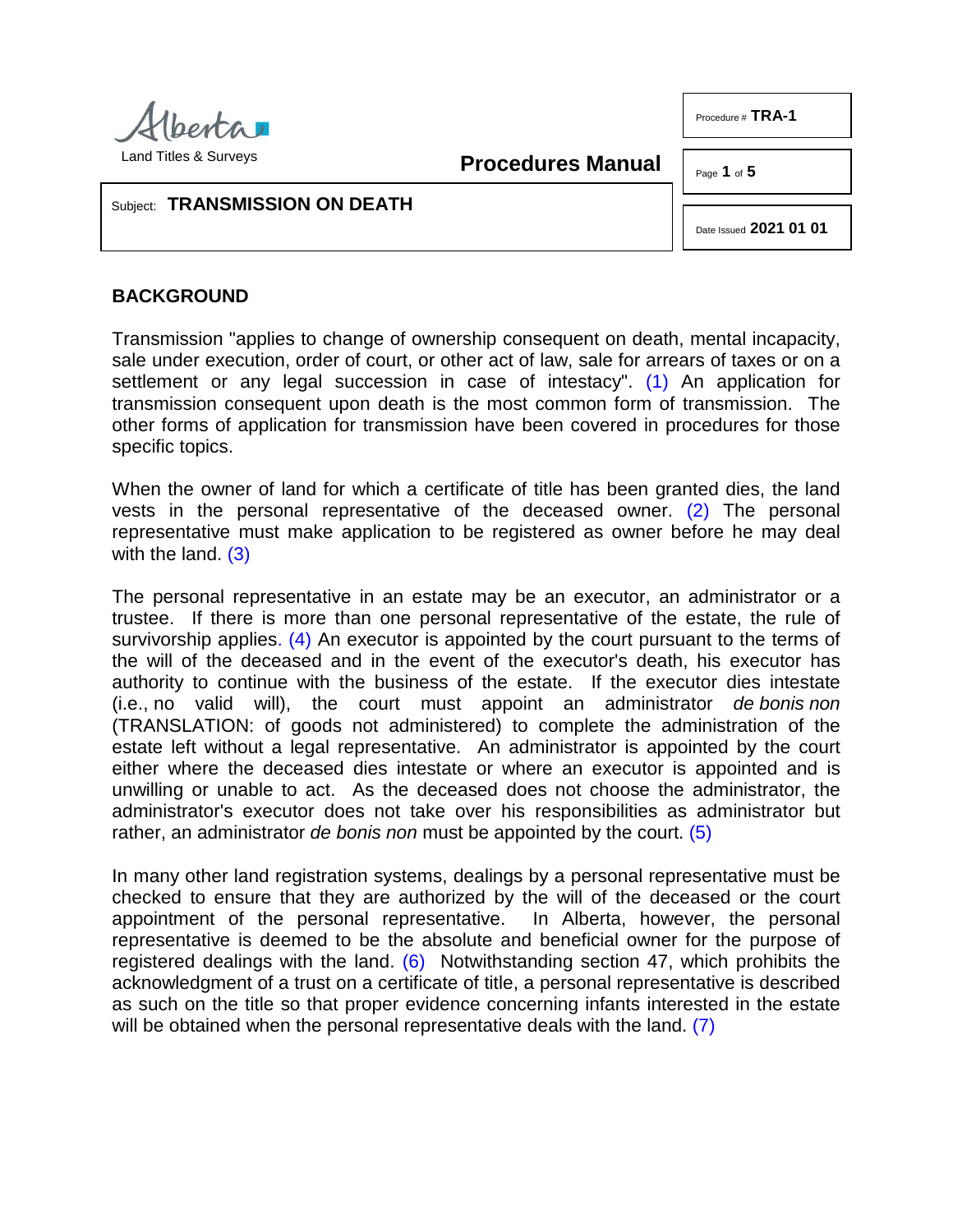## **REGISTRATION PROCEDURE**

# A. **TRANSMISSION OF REGISTERED OWNERSHIP**

1. An Application for Transmission on Death form has been developed [\(FORM A\)](http://www.servicealberta.ca/pdf/ltmanual/TRA-1-FORMA.PDF) for use when a personal representative has been appointed but any document, which provides all the necessary information, can be accepted.

Multiple parcels may be included in an application if the deceased holds the same interest in each parcel affected. If the interests vary on each title, then a separate application must be completed for each of the different interest titles. (e.g., If A owns 3 parcels of land; 2 as to ½ interest and one as to 1/3 interest, one application may be completed for the 2 titles each as to ½ interest and a second application must be completed for the 1/3 interest title).

<span id="page-1-0"></span>2. An original or a certified copy of the grant of probate or letters of administration under seal of the Court of Queen's Bench of Alberta must be attached to the application. A notarized copy or a photocopy is unacceptable. If it is issued from a court of a jurisdiction other than Alberta, it must be re-sealed by the Court of Queen's Bench. [\(8\)](#page-4-1) If an original grant is submitted, it should be photocopied and the photocopy certified by an Assistant Deputy Registrar as a true copy of the original. The original should then be returned to the registrant.

<span id="page-1-1"></span>3. The name of the deceased in the grant of probate or letters of administration must be consistent with the registered owner. If there is any discrepancy, confirmation of identity must be obtained.  $(9)$ 

<span id="page-1-2"></span>4. The application is to be completed by the personal representative or his solicitor. [\(10\)](#page-4-3) Attestation is not required.

5. A mailing address for the personal representative is required and is endorsed on the new certificate of title.

6. If Y, the executor of the will of X, dies, his executor Z may apply for a transmission and the title will read as follows:

"Z executor of the will of X".

7. Where Z is appointed by the court as an administrator of unadministered property *(de bonis non)* for the estate of X, no reference is made on the certificate of title to the intervening personal representative.

<span id="page-1-3"></span>8. Letters of administration or an order appointing a person as administrator which limit the administrator's authority to deal with the real property in a deceased's estate may be registered. [\(11\)](#page-4-4) To notify persons dealing with the property that the authority of the administrator is limited, a memorandum of the letters of administration or order is also endorsed against the title as follows: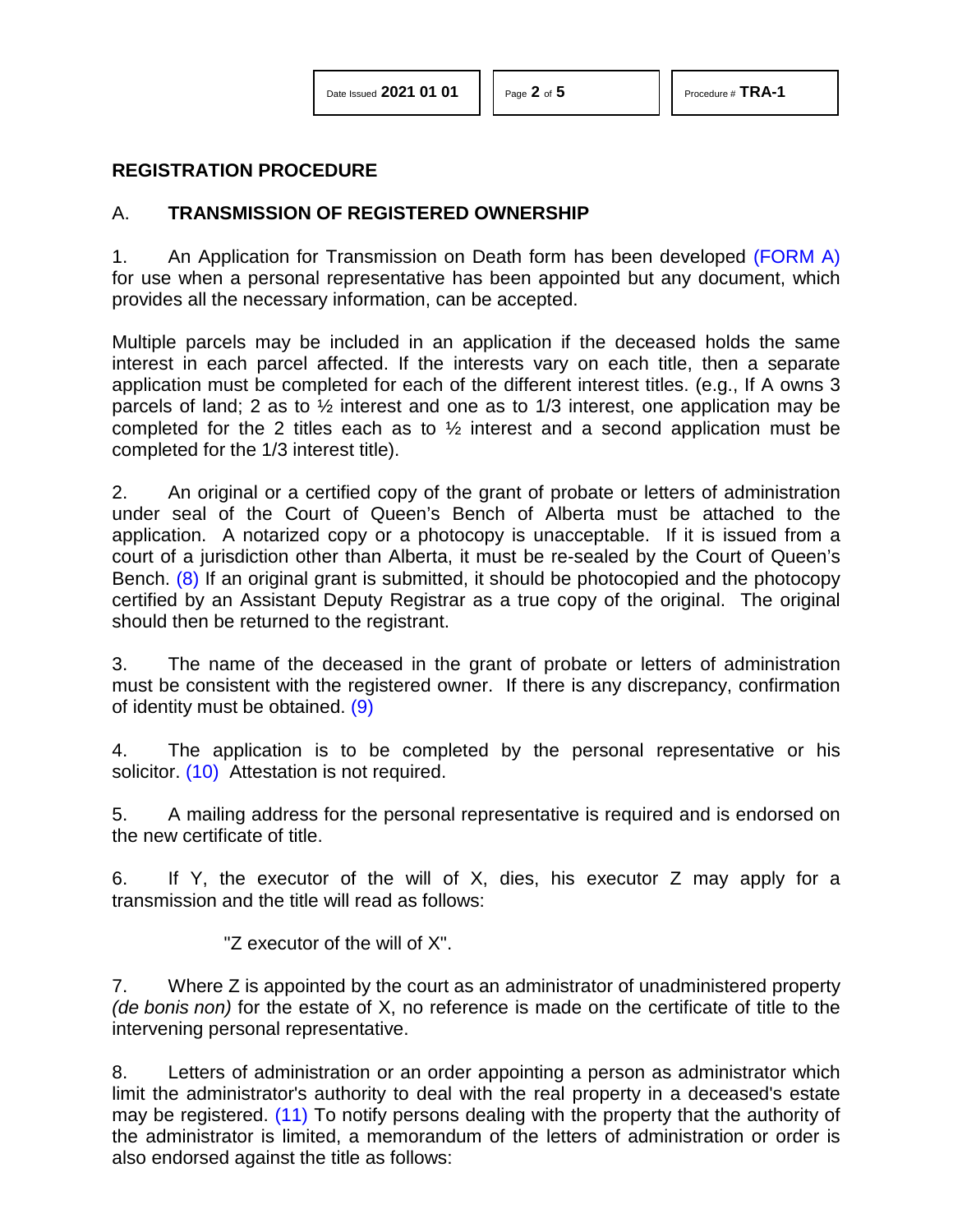#### "ORDER LIMITING ADMINISTRATOR'S AUTHORITY".

9. Letters of administration, which only authorize the administrator to collect or take charge of the assets of a deceased's estate, are not registrable, as they do not authorize the administrator to sell, distribute or otherwise deal with assets.

10. When a person dies testate or intestate, in or out of Alberta, leaving property in Alberta, the gross value of which as estimated by the Public Trustee does not at the time of the election mentioned in this section exceed an amount prescribed by regulation, and no person has taken out letters of administration, the Public Trustee instead of obtaining letters of administration may make an election in writing electing to administer the estate. A Court Certified copy of the election can be submitted with the application for transmission. [\(12\)](#page-4-5)

<span id="page-2-0"></span>The SPIN2 document type to be used when creating a Document Registration Request (DRR) form is: Transmission of Land

The code used for registration at Land Titles is: TMLA

11. **Fees** - The fee in [Tariff item 11\(4\)](http://www.servicealberta.ca/pdf/ltmanual/APPENDIXI.PDF) is charged.

### B. **TRANSMISSION OF INSTRUMENTS OR CAVEATS**

1. A personal representative may submit an application for transmission of an instrument or caveat registered in the name of a deceased person. The requirements listed above apply. Although the provisions of section 117 refer to an estate or interest in land for which a certificate of title has been granted, it is established practice to apply the provisions to a caveat in order that the personal representative may deal with the interest claimed by the deceased.

2. If the personal representative submits a grant of probate or letters of administration with a transfer or discharge of an instrument or caveat, a formal application to transmit is not required. The instrument or caveat is transmitted under a separate registration number given to the grant or letters prior to registration of the transfer or discharge.

The SPIN2 document type to be used when creating a Document Registration Request (DRR) form is: Transmission of Instrument

The code used for registration at Land Titles is: TMIN

3. **Fees** - The fee in [Tariff item 11\(6\)](http://www.servicealberta.ca/pdf/ltmanual/APPENDIXI.PDF) is charged.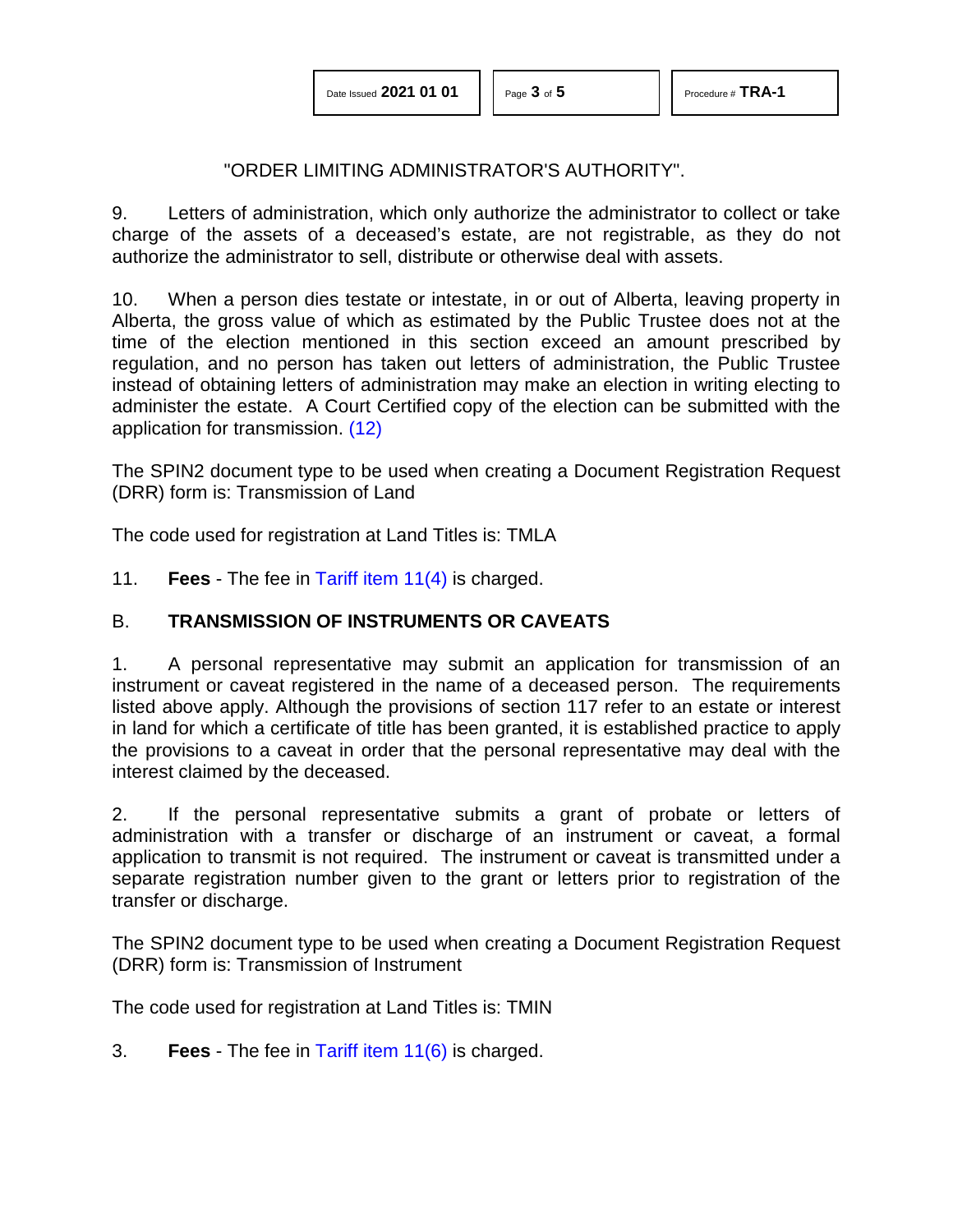## C. **REPLACEMENT OF PERSONAL REPRESENTATIVE**

<span id="page-3-6"></span>1. The Court of Queen's Bench may order that the administrator or trustee of a deceased's estate be discharged from his duties and replaced by a new personal representative. [\(13\)](#page-4-6) An application for transmission completed by the new personal representative or his solicitor and a certified copy of the order may be accepted for registration. Alternatively, a transfer from the personal representative currently registered as owner to the new personal representative accompanied by a certified copy of the order appointing the replacement personal representative may be accepted. In both cases, documents are registered as a transmission and fees are charged accordingly.

<span id="page-3-7"></span>2. If a certificate of title has been issued in the name of more than one personal representative and one of the personal representatives dies, a new personal representative may be appointed to replace the deceased personal representative. [\(14\)](#page-4-7)

When accompanied by proof of death of the deceased personal representative, an appointment executed by the surviving personal representatives and an application for transmission may be accepted for registration. Alternatively, a transfer from the surviving personal representatives to themselves and a new personal representative may be accepted. In both cases, documents are registered as a transmission and fees are charged accordingly.

If the death certificate of the deceased personal representative was registered in Alberta you may provide a photocopy in lieu of an original or notarized copy.

<span id="page-3-8"></span>3. When a trustee dies or refuses to act or becomes incapable or unfit to act, the remaining trustee is empowered to appoint new trustee(s). [\(15\)](#page-4-8)

a) The appointment must be original,

b) The appointment must include the statement that "there is no person empowered to appoint a new trustee by deed, will or other instrument creating the trust,

c) Evidence must be provided indicating the reason for the need of a replacement trustee. If the death certificate of the deceased personal representative was registered in Alberta you may provide a photocopy in lieu of an original or notarized copy.

### **STATUTE AND CASE REFERENCES**

Statute references are to the Land Titles Act, R.S.A. 2000, c. L-4, unless otherwise indicated.

- <span id="page-3-0"></span>[1.](#page-0-0) s. 1(z.1)
- <span id="page-3-1"></span>[2.](#page-0-1) s. 116(1)
- <span id="page-3-2"></span>[3.](#page-0-2) s. 116(2)
- <span id="page-3-3"></span>[4.](#page-0-3) s. 59, Administration of Estates Act, R.S.A. 2000, c. A-2
- <span id="page-3-4"></span>[5.](#page-0-4) T.G. Feeny, *The Canadian Law of Wills: Probate*, at pp. 148 - 9
- <span id="page-3-5"></span>[6.](#page-0-5) s. 118(1)